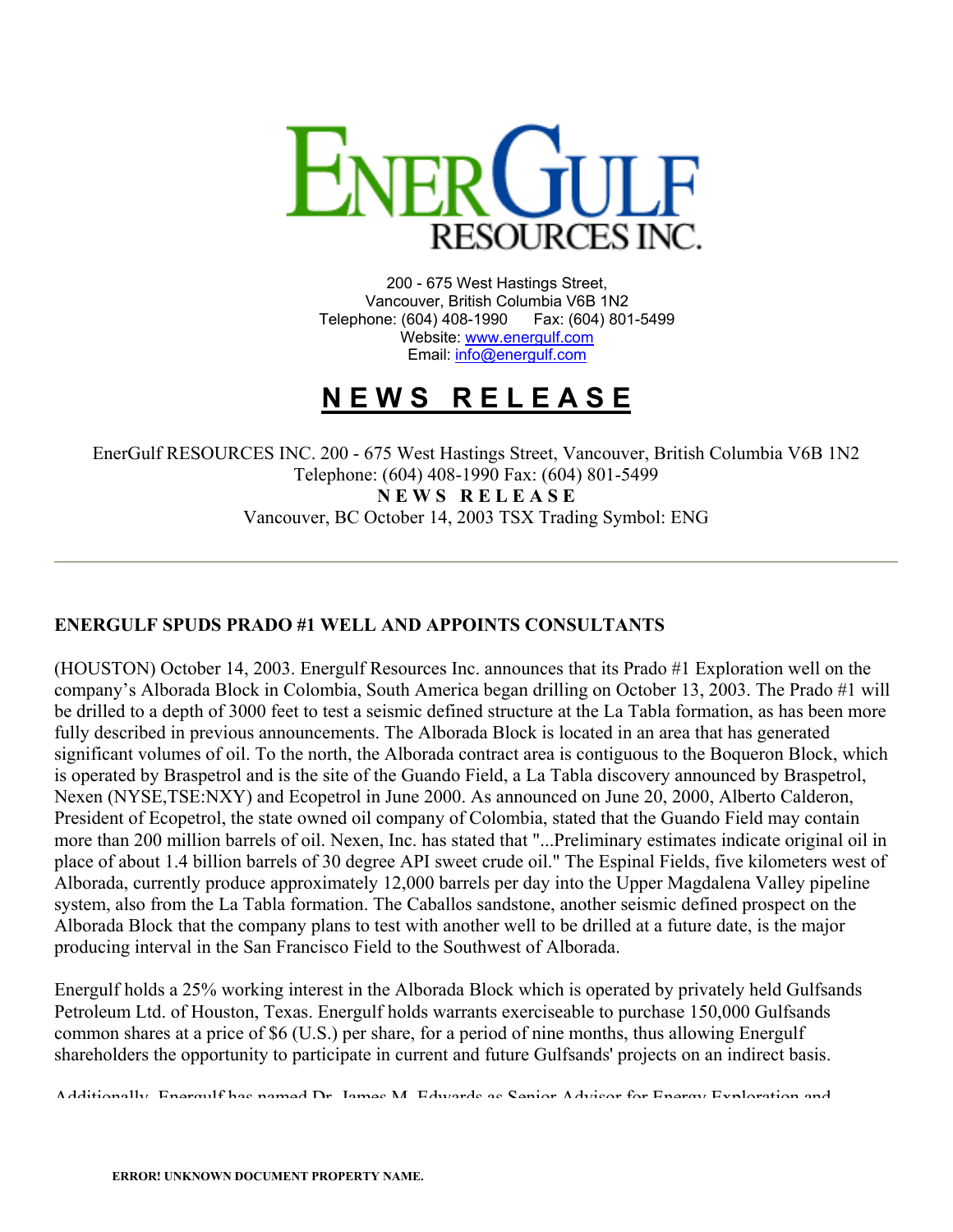Additionally, Energulf has named Dr. James M. Edwards as Senior Advisor for Energy Exploration and Acquisitions and Mr. Joseph G. Soliz as Senior Legal Advisor for Oil and Gas matters. Dr. Edwards, of Dallas, Texas, has been actively involved in both U.S. and international oil and gas exploration and production for more than 28 years. He has participated in oil and gas discoveries in Colombia, Australia, Equatorial Guinea, France, Norway, Trinidad, Thailand, United Kingdom and the United States.

Dr. Edwards served in various capacities at Triton Energy from 1980 to 1990., including Exploration Manager, where he was directly responsible for the discovery of the Cusiana/Cupiagua Field Complex in Colombia, the largest oil-strike in the Western Hemishere since Prudhoe Bay, with estimated reserves in excess of 2.7 billion barrels of oil. Triton was purchased by Amerada Hess (NYSE:AHC) in 2001 for approximately US\$3 billion. The Cusiana/Cupiagua Field Complex is now operated by British Petroleum (NYSE:BP) and is located approximately 70 miles east of the Alborada Block.

Prior to his tenure with Triton, Dr. Edwards was with Tenneco Oil Company as a Frontier and International Geologist. More recently, Dr. Edwards was a founder of Global Exploration, Inc. (Globex), and served as President and COO from November 1990 to March 1997. While he was with Globex, the company established long-term production in Equatorial Guinea (Alba Field) and on the Northwest Shelf of Australia (Stag Field).

Since March 1997, Dr. Edwards has maintained a consulting practice through his company, Equinox Energy Corporation, focusing on both U.S. and international opportunities.

Dr. Edwards holds advanced degrees in geology, including a Master of Science degree from the University of Georgia and Ph.D. from Rice University. He is a member of the American Association of Petroleum Geologists.

Mr. Soliz, of Houston, Texas has practiced U.S. and International Oil, Gas and Mineral Law since 1979. He joined Gulf Oil Corporation in 1979, where he was legal advisor to management for petroleum exploration and production matters. In 1981, Mr. Soliz joined the Houston office of the law firm of Chamberlain, Hrdlicka, White, Williams & Martin where he practiced in the firm's Energy, Environmental & Natural Resources Section. He became a partner there in 1985. Mr. Soliz also served as Senior Council in the midstreamdownstream petroleum unit at El Paso Corporation (NYSE:EP) from 2001 to 2003.

Mr. Soliz holds a J.D. degree from Harvard Law School, is admitted to the State Bar of Texas, and is certified in Oil, Gas and Mineral Law by the Texas Board of Legal Specialization.

Energulf has transferred its operational headquarters to Houston as part of its newly defined strategy of aggressively pursuing global oil and gas opportunities. The company is currently analyzing exploration and production projects in the United States, Canada and other international locations.

Energulf has granted stock options to certain directors exercisable for 200,000 common shares of Energulf at a price of CDN\$0.48 per share until October 14, 2008.

More information can be found on the company's website at [www.energulf.com.](http://www.energulf.com/)

Jeff Greenblum, Director Contact information: Jeff Greenblum, Director  $T_{c1}$ (888) 822 8441  $F_{av}$  (604) 801 5400